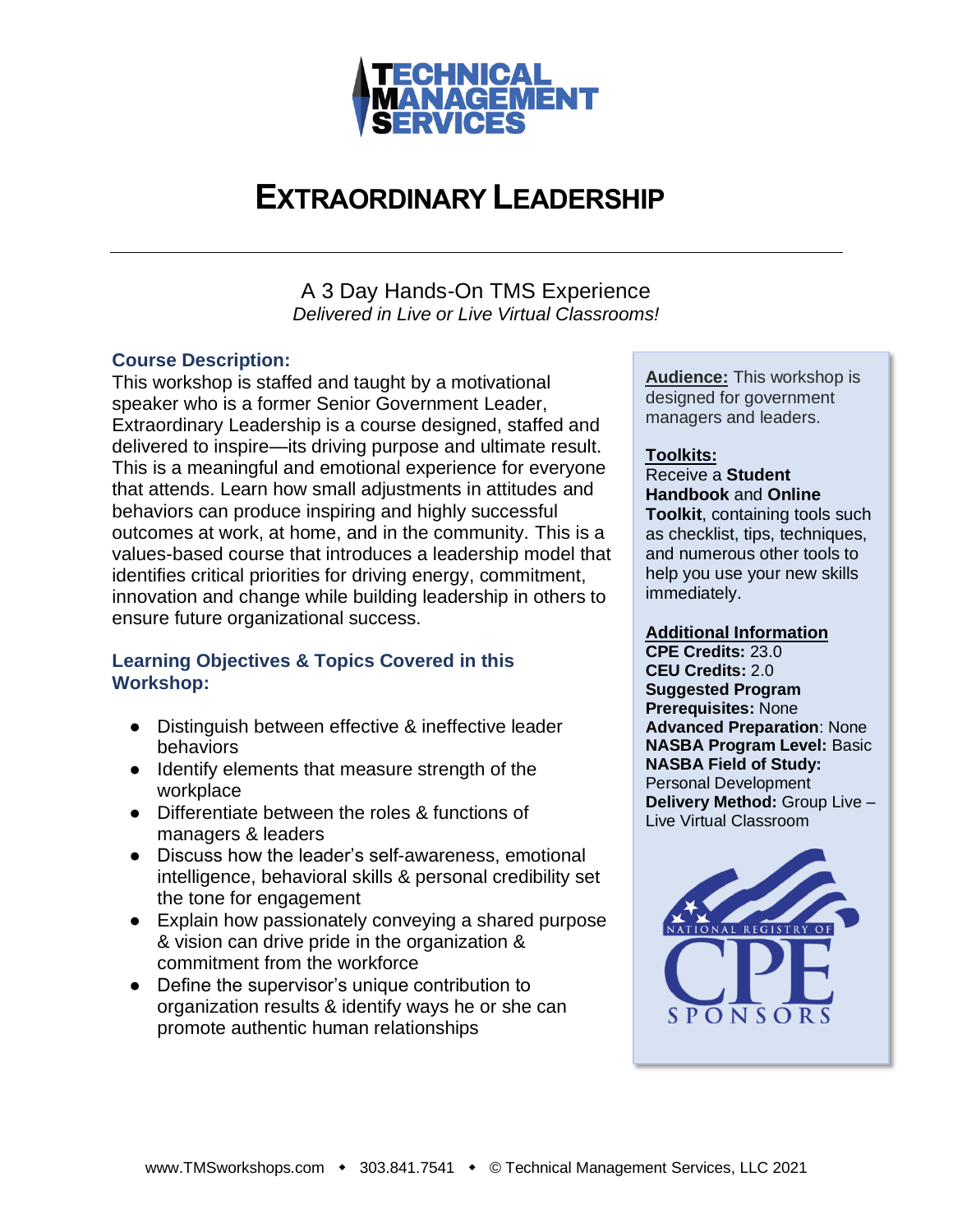

● Identify five major dysfunctions of teams & explain why trust, constructive confrontation, inclusion & continuous improvement are essential for collaboration, innovation